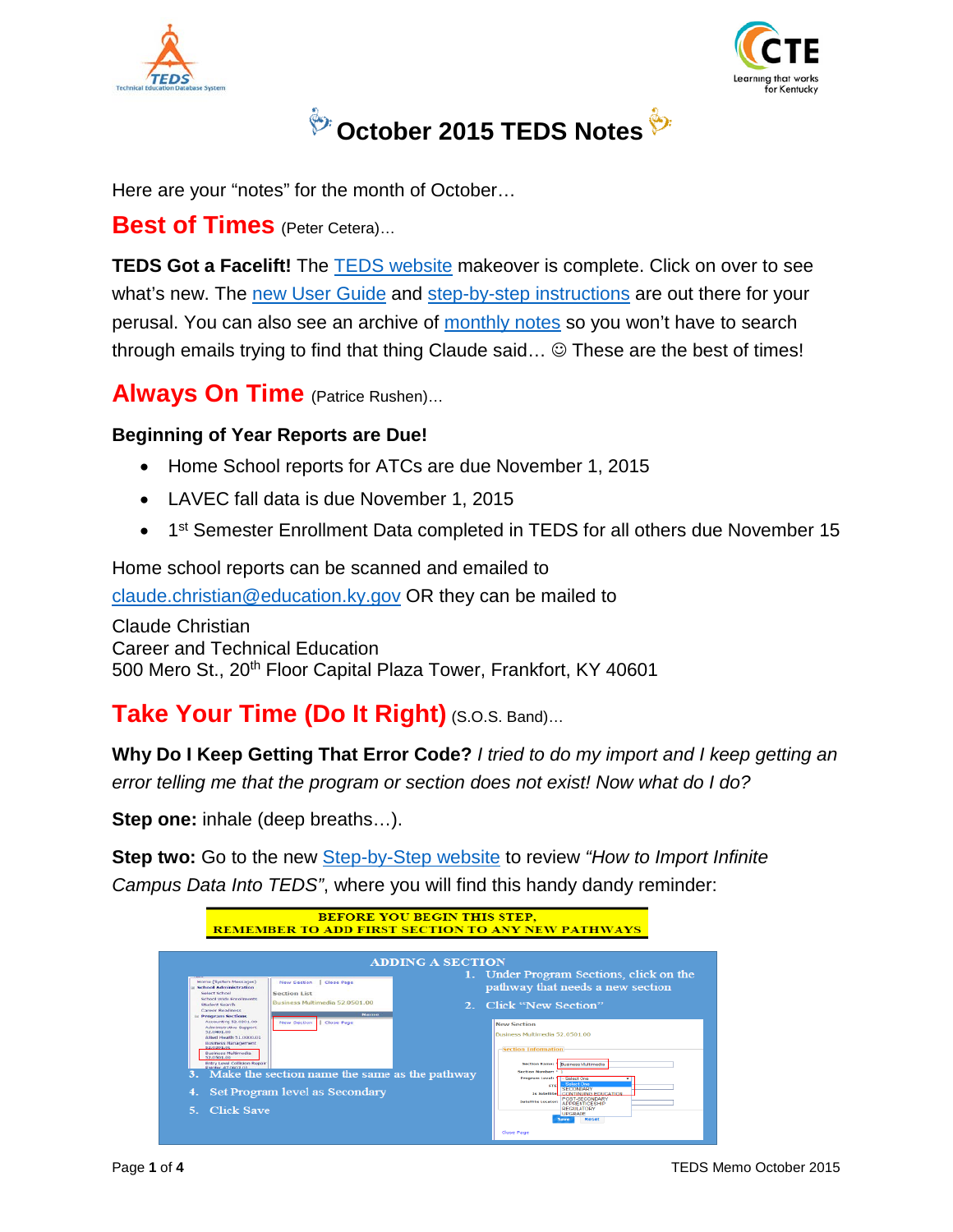



Still not sure if all your pathways have a section? Click on each pathway in your TEDS. If you do not see a link to a Class List, you don't have a section. Get 'er Done!



## **It's Getting Better All the Time** (Brooks & Dunn)...

**Using Infinite Campus to Enroll Students**. All step-by-step guides have been updated. You can find them on the TEDS Step-by-Step website [\(http://education.ky.gov/CTE/teds/Pages/TEDSStepbyStep.aspx\)](http://education.ky.gov/CTE/teds/Pages/TEDSStepbyStep.aspx). The first four documents will help you get student records ready.

**HEY, YOU**… Yeah, you right there: Some rules and directions have changed. Don't make any assumptions about things working the way they always did. Review the documents to be sure. Especially if you are at an ATC or CTC…

### **Feel Like the First Time** (Foreigner)…

**Area Technology Centers and Infinite Campus.** Now that all ATCs have their own IC, initial TEDS data entry should happen on the TEDS tab in Infinite Campus. **Make sure you are using the ATC login for IC at** <https://icse.education.ky.gov/campus/atc.jsp>



Since this doesn't just feel like the first time, it is the first time you have your own IC access; you will have to enter all of your students on the TEDS tab in IC. Once all information has been entered in IC, it can be uploaded to TEDS using the TEDS report in IC. Questions around this should be addressed to Claude Christian.

## **It's Going to Take Some Time** (The Carpenters)...

**Career Pathway Approvals.** The deadline has passed for Career Pathway Approvals. Please be patient if you have not received a response. As long as your request was submitted prior to the deadline of October 1, 2015, you will hear from the appropriate folks as they get your requests reviewed.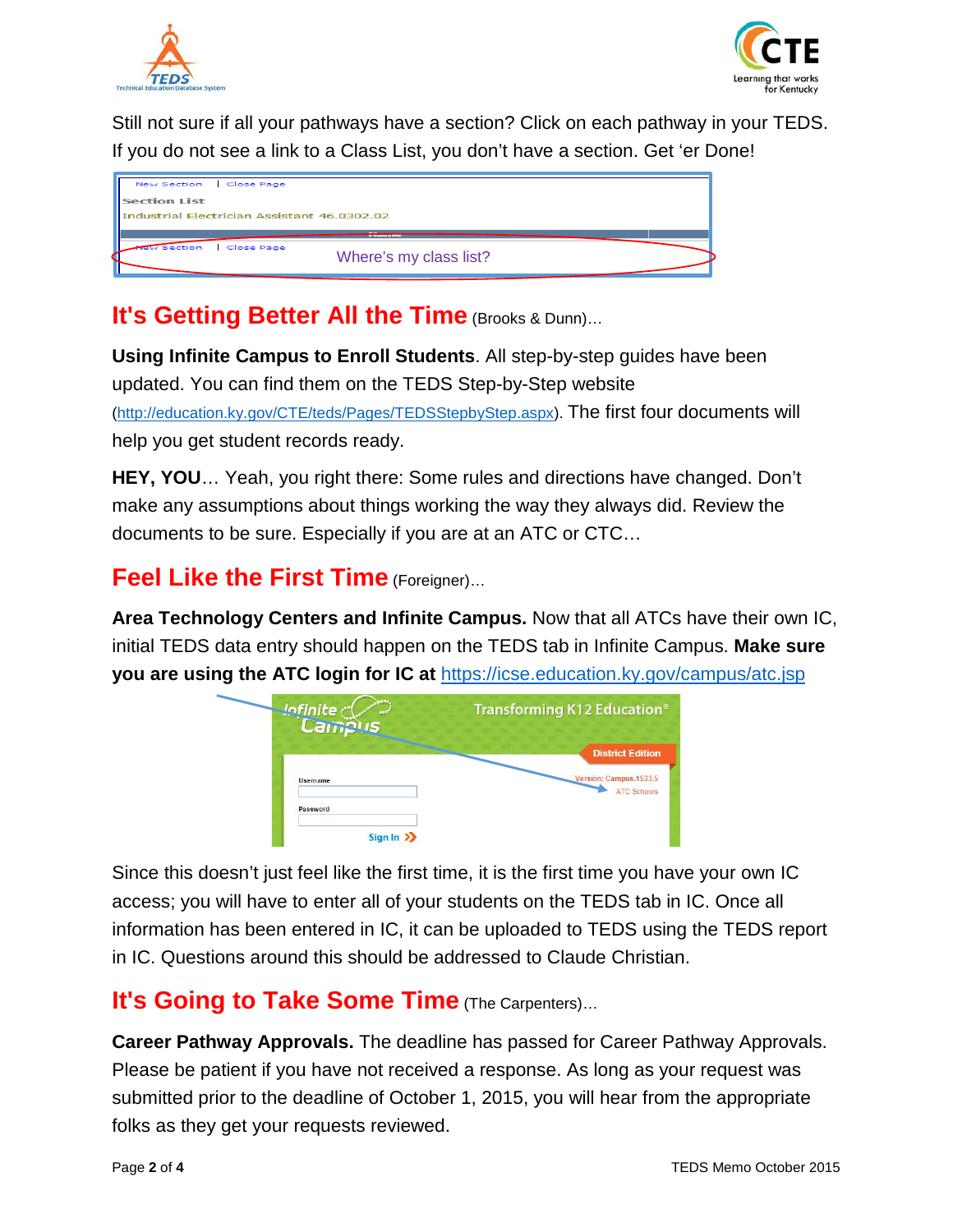



### **No Time for Waiting** (Soul Asylum)…

**Is Your Data Clean?** Are you sure? Did you get behind the ears, too? Now is a great time to run a few reports to see if you are as clean as you think. We have made some changes over the last couple of years to help keep our data clean. However, those changes are not retroactive. That means we need you to get behind those ears.

A good starting point right now is this: THE DAY **AFTER** you have completed your export/import process, run a **Duplicate Federal Indicator Report** (#5) in the [Recommended Reports for Data Validation.](http://bit.ly/TEDS_Reports) If all goes well with this report, you will have a blank (clean) report.

#### **Time In a Bottle** (Jim Croce)…

#### **IMPORTANT DATES**

| October 16                                          | TEDS Training Session (Frankfort, 8:30 AM - 3:30 PM)<br>Register here - http://bit.ly/TEDS_Oct2015 |
|-----------------------------------------------------|----------------------------------------------------------------------------------------------------|
| October 22                                          | TEDS Training Session (Frankfort, 8:30 AM - 3:30 PM)<br>Register here - http://bit.ly/TEDS_Oct2015 |
| October 23                                          | TEDS Training Session (Frankfort, 8:30 AM - 3:30 PM)<br>Register here - http://bit.ly/TEDS_Oct2015 |
| <b>TEDS training will resume after January 2016</b> |                                                                                                    |
| November 1                                          | Signed Home High School Report for ATCs due to OCTE                                                |
|                                                     | Locally Operated Centers need to have all fall data in TEDS                                        |
| November 15                                         | 1 <sup>st</sup> Semester Enrollment Data completed in TEDS                                         |
| December 15                                         | <b>Data Cleanup Day</b> ensure students are correctly identified as                                |
|                                                     | exploring or preparatory                                                                           |
| <b>January 15, 2016</b>                             | Deadline for Students to be marked Preparatory for KOSSA                                           |